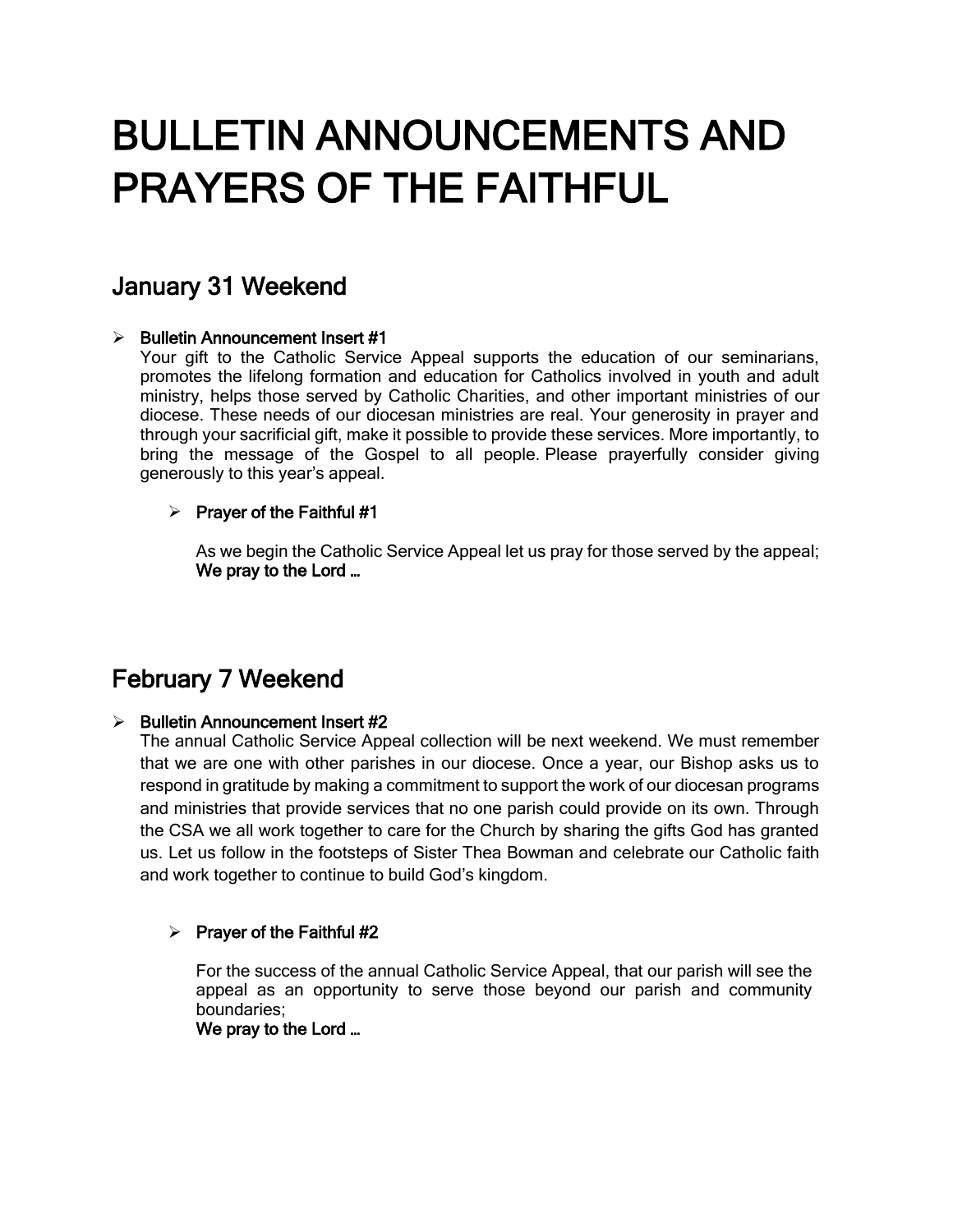### February 14 Weekend- CATHOLIC SERVICE APPEAL WEEKEND

### $\triangleright$  Bulletin Announcement Insert #3

The theme for our Catholic Service Appeal is "Embrace – Serve – Inspire". The CSA gives us the opportunity to act together as a diocesan family by supporting programs and services no parish

alone can offer. Every gift, regardless of the size, is important to the success of the appeal. To

reach our parish goal we are asking each of you to support the Catholic Service Appeal for the

many gifts God has given to you.

### $\triangleright$  Prayer of the Faithful #3

That the Catholic Service Appeal may be successful here at *(insert parish name)*, and that our response may reflect our commitment to our Diocesan ministries and to serve our brothers and sisters in need; We pray to the Lord ...

# February 21 Weekend

### $\triangleright$  Bulletin Announcement Insert #4

Our annual Catholic Service Appeal is well underway. Thank you to all those who have made a commitment to the appeal. Each and every person's gift is important. It is not too late to send in the contract of the contract of the contract of the contract of the contract of the contract of the contract of the contract of the contract of the contract of the contract of the contract of the contract of the co

your pledge, please join us in supporting the programs and services of the Diocese of Jackson.

### $\triangleright$  Prayer of the Faithful #4

We give thanks for the generosity of the people from *(insert parish name)*, who have contributed to the Catholic Service Appeal, which helps serve the ministries and charitable works of

our Diocesan family; We pray to the Lord ...

### February 28 Weekend

 $\triangleright$  Bulletin Announcement Insert #5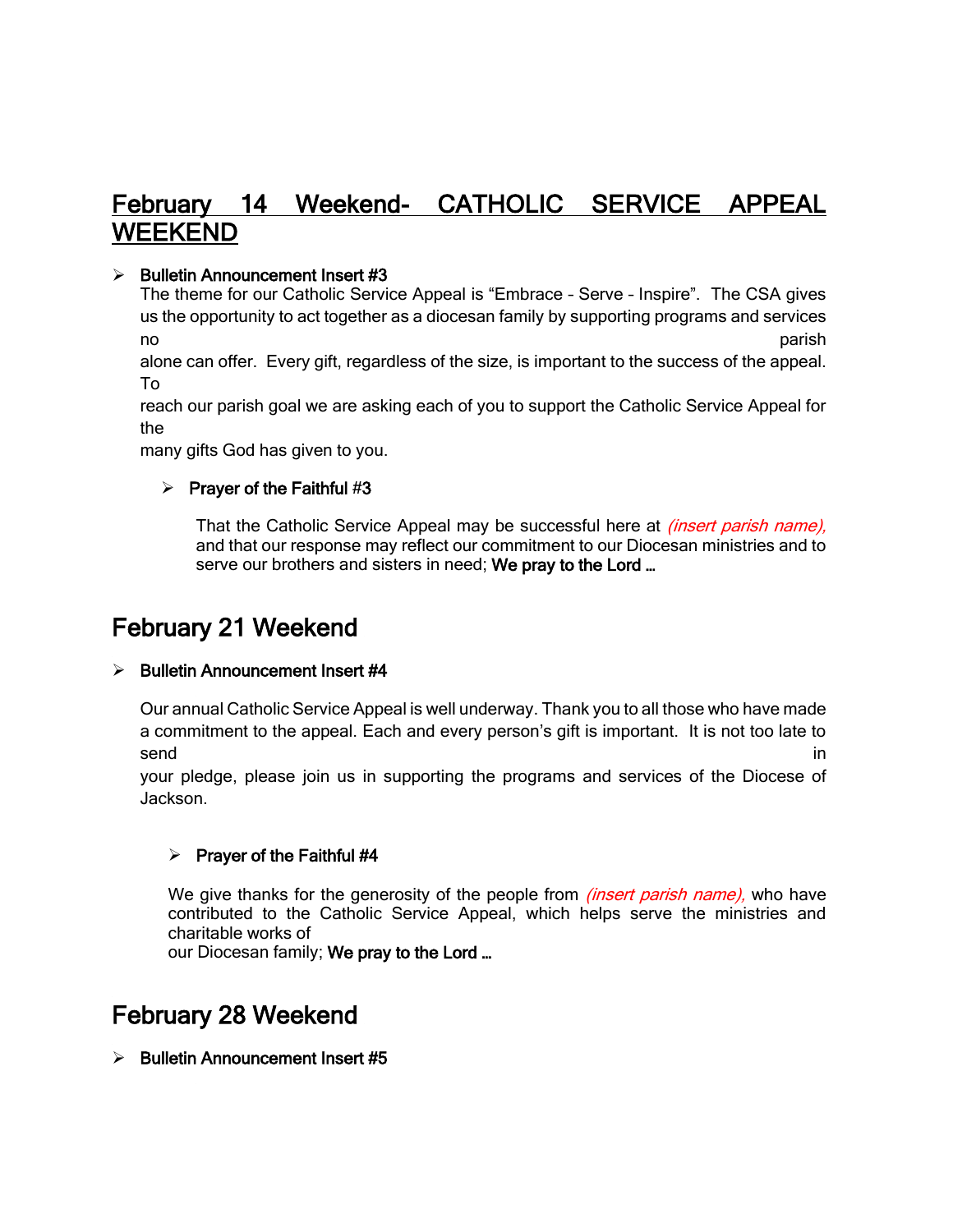As a Catholic community we are all joined together by our faith. Each year we are asked by Bishop Kopacz to support the Catholic Service Appeal. It is our opportunity to reach out to those in the need that is not in the need that the need that is need that  $\mathbf{d}$  is need that  $\mathbf{d}$  is need and support the diocesan ministries. To date, *(insert parish name)* has raised *(insert \$* amount from Diocesan website).

### $\triangleright$  Prayer of the Faithful #5

That we, the members of *(insert parish name),)*, may unite in service to the Lord to support the educational, spiritual, pastoral and charitable works of our diocese with generous gifts;

We pray to the Lord …

### March 7 Weekend

### ➢ Bulletin Announcement Insert #6

Countless lives are touched by every contribution to the Catholic Service Appeal. *(Insert parish*) name), has raised *(insert \$ amount from Diocesan website)* and our goal is *(insert goal \$ amount* from pages 20 or 20). We ask that God grant us a renewed sense of responsibility for the work of our parish, diocese, and the church throughout the world.

### $\triangleright$  Prayer of the Faithful #6

That our people here at *(insert parish name)*, will act as Jesus and touch the lives of others with compassion. Let us share the many blessings that God has bestowed on us and give generously to the Catholic Service Appeal; We pray to the Lord …

### March 14 Weekend

#### $\triangleright$  Bulletin Announcement Insert #7

We thank all those at *(insert parish name)*, who have generously responded to the annual Catholic Service Appeal. We ask those who have not sent in your pledge to please consider a gift. Each of us is called to respond in faith, knowing and trusting that God recognizes your willingness to live out the message of the Gospel. To date *(insert parish name)*, has raised \$ (insert \$ amount from Diocesan website).

#### $\triangleright$  Prayer of the Faithful #7

As we have received many blessings from the Lord, no matter how large or small, may we find it in our hearts to be charitable and to serve those in need by supporting the Catholic Service Appeal; We pray to the Lord ...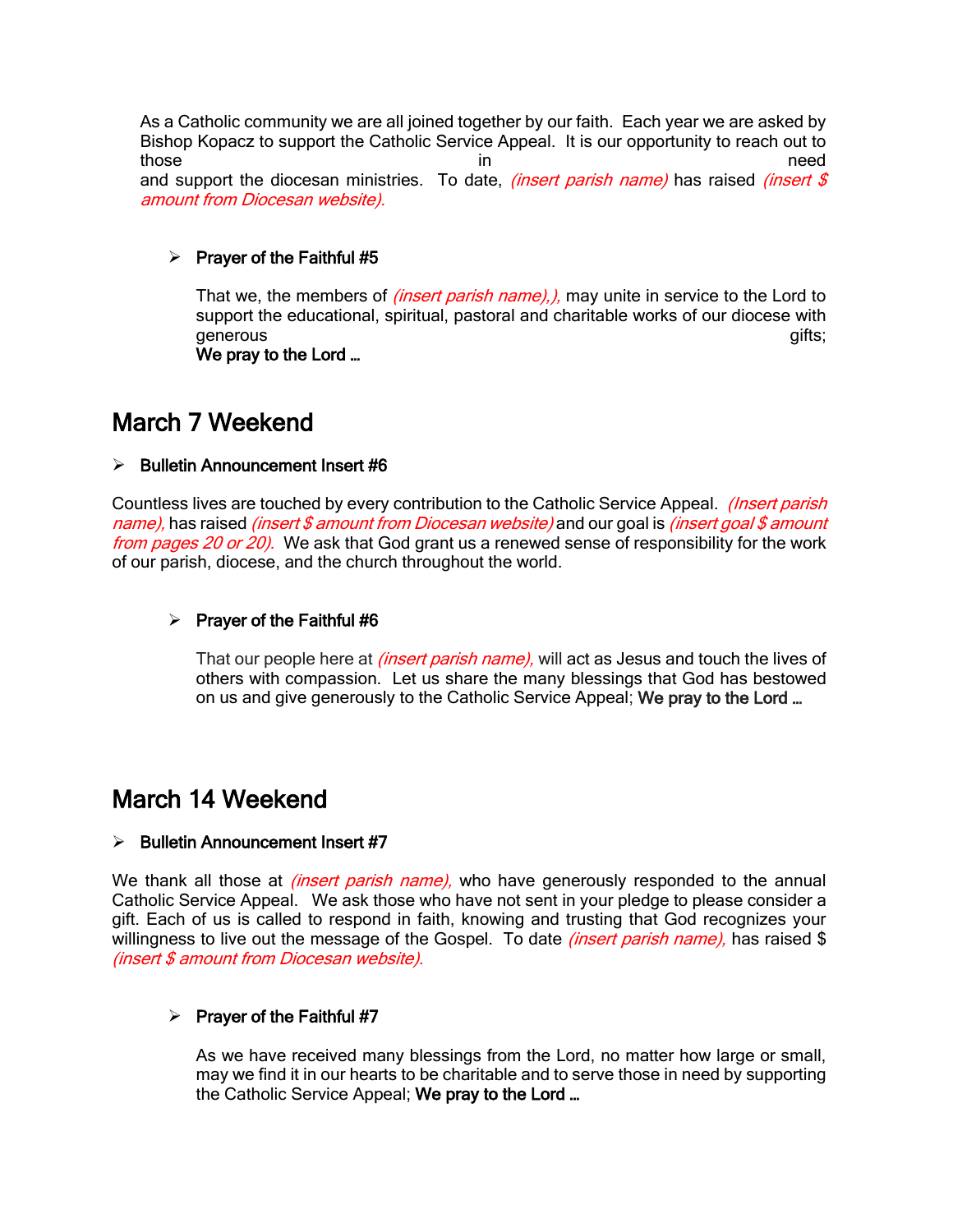## March 28 Weekend

### $\geq$  Bulletin Announcement Insert #8

Your gift to the Catholic Service Appeal supports the education of our seminarians, promotes the lifelong formation and education for Catholics involved in youth and adult ministry, helps those served by Catholic Charities, and other important ministries of our diocese. These needs of our diocesan ministries are real. Your generosity in prayer and through your sacrificial gift, make it possible to provide these services. More importantly, to bring the message of the Gospel to all people. Please prayerfully consider giving generously to this year's appeal.

### $\triangleright$  Prayer of the Faithful #8

As we begin the Catholic Service Appeal let us pray for those served by the appeal; We pray to the Lord …

# April 11 Weekend

### $\triangleright$  Bulletin Announcement Insert # 9

A sincere thank you to all who have made a commitment to the Catholic Service Appeal. Each and every gift is important. It is not too late to send in your pledge, please join in supporting the programs and services of the Diocese.

### $\triangleright$  Prayer of the Faithful #9

We give thanks for the generosity of the people from *(insert parish name)*, who have contributed to the Catholic Service Appeal, which helps serve the ministries and charitable works of our Diocesan family; We pray to the Lord …

# April 18 Weekend

### $\triangleright$  Bulletin Announcement Insert # 10

Countless lives are touched by every contribution to the Catholic Service Appeal. *(Insert parish*) name), has raised *(insert \$ amount from Diocesan website)* and our goal is *(insert goal \$ amount* from pages 20). We ask that God grant us a renewed sense of responsibility for the work of our parish, diocese, and the church throughout the world.

### $\triangleright$  Prayer of the Faithful # 10

That our people here at *(insert parish name)*, will act as Jesus and touch the lives of others with compassion. Let us share the many blessings that God has bestowed on us and give generously to the Catholic Service Appeal; We pray to the Lord …